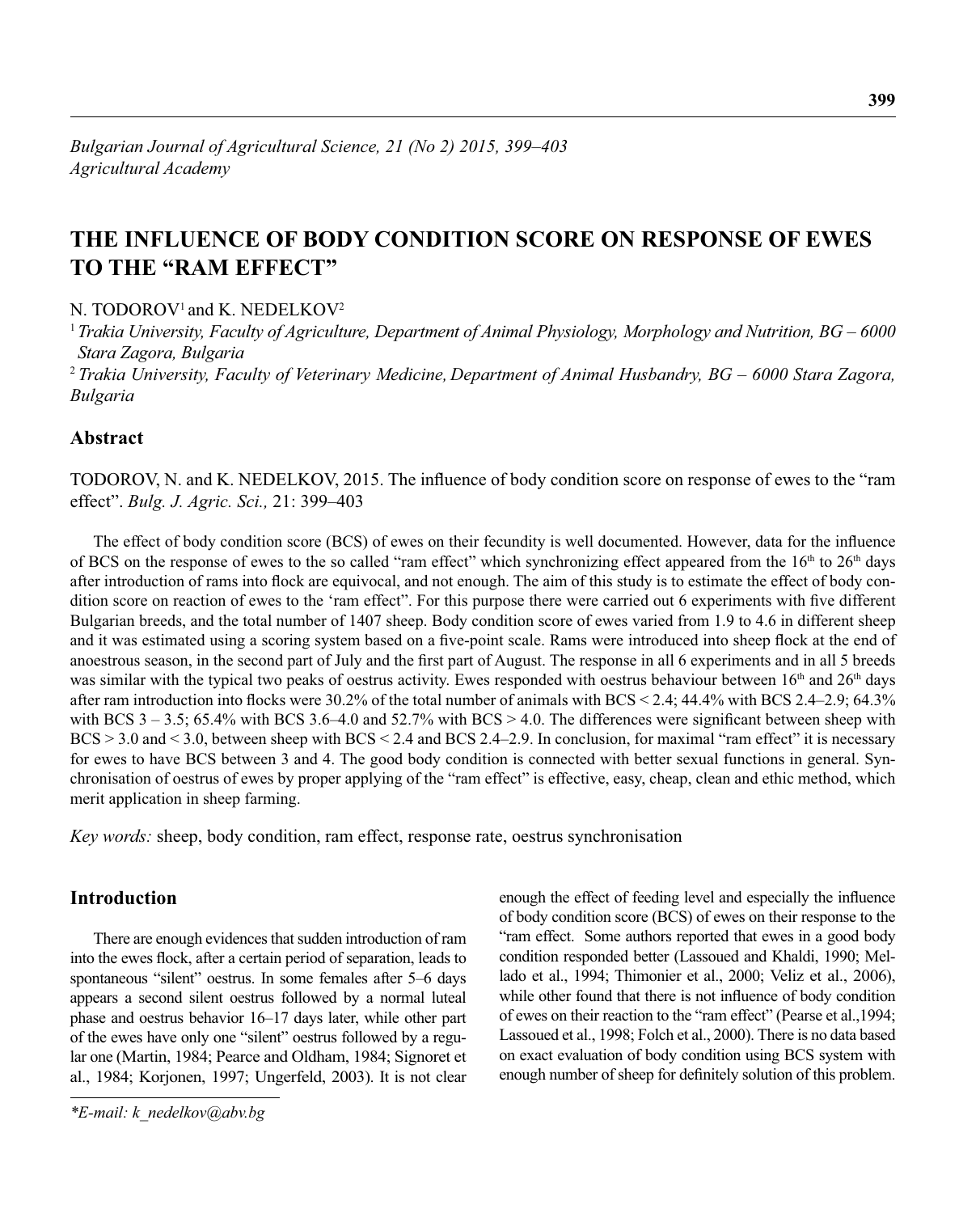The aim of this paper is to study the effect of body condition score (BCS) of ewes at the time of sudden introduction of rams into the flocks on percent of responded ewes and the level of oestrus synchronization.

### **Material and Methods**

The study was carried out in six sheep farms raising five different breeds (Table 1). The animals in farms 1, 2, 3 and 4 were reared in one flock, while in farm 5 and 6 they were kept in two separate flocks, but under the same grazing, feeding and farming conditions. The average body condition score in different farms varied from 2.67 to 3.35 according to the 5 score system described in details by Todorov et al.  $(1996)$ . However, significant individual variations in BCS in the range from 1.9 to 4.6 were observed in some ewes included in the experiments.

All sheep included in the study were reared on natural pasture with relatively dry and coarse grass. Pasture grass contains 92–95% grass and 5–8% legumes, during months of July and August, when the experiments were conducted. Apart the daily grazing, all studied sheep were supplemented with a daily amount of only 150–350 g concentrate feeds 15 to 18 days prior to the introduction of rams in the flocks and continued 45–52 days in different experimental farms. All the ewes in the farm received same supplements to pasture. Therefore, differences in BCS were not a result of the different supplementations.

All rams were separated from ewes and reared separately for 5–6 months before the reintroduction. Ram- teasers were equipped with aprons, (cloth covering the abdomen tied at the withers and the croup) to prevent breeding. After the introduction of teaser rams all the ewes which came in oestrus were mated naturally by assigned ram in farm 1 and 2 or artificially inseminated in farm 3 to 6.

The introduction of rams into sheep flocks coincided with the end of anestrous season of experimental sheep, during second part of July – first part of August.

Body condition score of ewes was evaluated 1 to 5 days before introduction of rams into the flocks by two experts and average BCS was used in analyses. Only these ewes which came in oestrus for the first time after contact with rams are taken into account. 79% of ewes used in this experiment were aged 3 to 7 years and 21% were gimmers, inseminated for the first time at  $16 - 18$  month age.

The statistical significance of the differences between percent of ewes responded to "ram effect" at the groups with different body condition was determined by chi square test (χ2) for alternative traits (Agresti, 2007) following description of Plohinski (1980).

#### **Results and Discussion**

The data for different experimental farms, sheep breeds, start time of the trials, and average body condition score (BCS) are given in Table 1. The average distribution of ewes in oestrus after ram introduction is shown in Figure 1. The response of sheep is typical for the "ram effect" found by other authors (Ungerfeld et al., 2004; Chemineau et al., 2006*;* Nedelkov, 2013).



Days after introduction of rams

**Fig. 1. Percent of ewes in oestrus after introduction of rams in the flocks**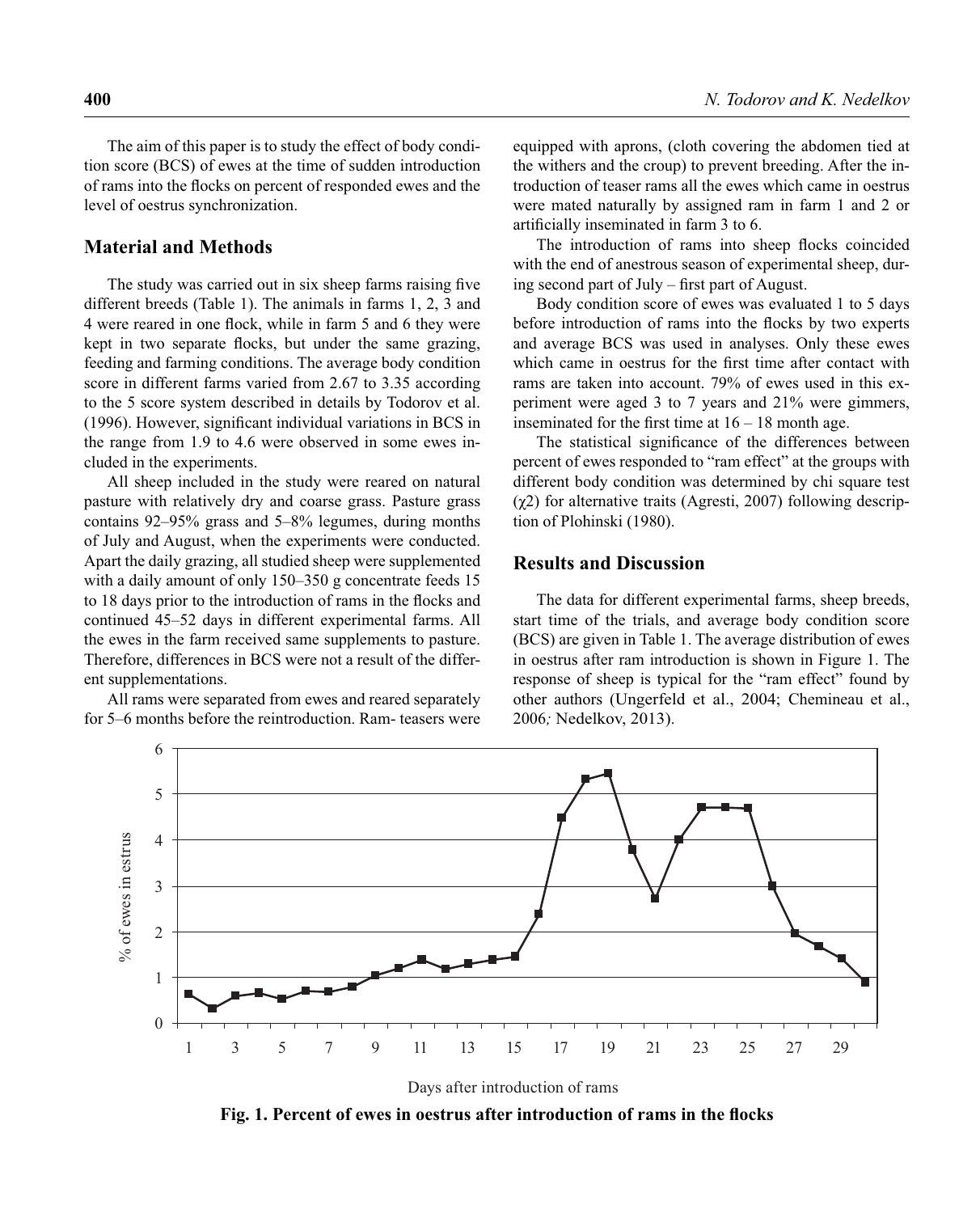| Farm<br>number | Number<br>of ewes | Breed of sheep                             | Feed supplementation<br>per one ewe per day | Date of ram<br>introduction | Average<br><b>BCS</b> |
|----------------|-------------------|--------------------------------------------|---------------------------------------------|-----------------------------|-----------------------|
|                | 213               | Central Staraplanina Sheep                 | Not applied                                 | 13.07.2009                  | 2.67                  |
|                | 161               | Bulgarian Dairy Synthetic Population Sheep | 150 g barley $+300$ g brewery grain         | 15.07.2011                  | 2.73                  |
|                | 267               | Tsigai                                     | 200 g wheat bran                            | 06.08.2011                  | 3.27                  |
|                | 109               | Karakachan sheep                           | 200 g wheat bran                            | 06.08.2011                  | 3.19                  |
|                | 313               | Bulgarian Dairy Synthetic Population Sheep | 300 g compound feed, 18% crude protein      | 15.08.2011                  | 2.71                  |
|                | 344               | Pleven Blackhead Sheep                     | $300$ g barley                              | 22.07.2011                  | 3.35                  |

**Data for experimental farms, date of rams introduction in the flocks, and average body condition score (BCS) of ewes** 

Lack of proper flushing of ewes with concentrate supplementation in the farm no. 1 (Table 1) is main reason for the lowest BCS and the lowest rate of response (34.3% of total sheep) to the "ram effect" at this farm (Table 2). Khaldi and Lassoued (1991) also found a very low (21%) response to sudden introduction of rams at continuously undernourished and weak ewes.

A reaction of ewes to the sudden introduction of teaser rams was similar in all experimental farms (Table 2). Percentage of ewes which came in oestrus between the  $16<sup>th</sup>$  and the 26<sup>th</sup> day after placing teaser rams in the flocks at different farms increased with the improvement of BCS up to 4 (slightly above average body condition) (Table 2 and Figure 2). It was observed the highest response to the "ram effect" of ewes with BCS between 3.6 and 4. This result is in agreement with opinion of Lassoued and Khaldi (1990), Mellado et al. (1994), Thimonier et al. (2000) and Veliz et al. (2006) that better body condition has advantage in response to "ram effect".

It is difficult to explain why Pearse et al. (1994), Lassoued et al. (1998) and Folch et al. (2000) did not found BCS as a factor which could influence the response of ewes from Barbarine breed in Tunisia to the introduction of rams into the flocks.



Fig. 2. Influence of body condition score on response of ewes to "ram effect"

#### **Table 2**

**Table 1**

| Data for total number of ewes with certain body condition score (T) and of ewes in oestrus (E) in framework of two |  |  |  |
|--------------------------------------------------------------------------------------------------------------------|--|--|--|
| peaks of the "ram effect"                                                                                          |  |  |  |

| Body               | Farm number |    |     |    |     |     |     |    |     |     |     |     |                   |     |          |
|--------------------|-------------|----|-----|----|-----|-----|-----|----|-----|-----|-----|-----|-------------------|-----|----------|
| condition<br>score |             |    |     |    |     |     | 4   |    |     |     | O   |     | Total for 6 farms |     |          |
|                    |             | E  | ᠇   |    |     | E   |     | E  |     | E   |     | E   |                   | E   | % E      |
| < 2,4              | 41          | 8  | 35  |    |     |     | 4   |    | 48  | 21  |     |     | 142               | 43  | $30.3a*$ |
| $2.4 - 2.9$        | 119         | 34 | 80  | 32 | 84  | 35  | 39  | 16 | 179 | 84  | 78  | 56  | 579               | 257 | 44.4b    |
| $3.0 - 3.5$        | 48          | 29 | 33  | 20 | 79  | 49  | 43  | 22 | 76  | 43  | 158 | 118 | 437               | 281 | 64.3c    |
| $3.6 - 4.0$        | Q           | 4  | 69  | 37 | 16  | 8   | 8   |    |     |     | 50  | 44  | 156               | 102 | 65.4c    |
| >4.0               | 4           |    | 26  | 10 |     |     | ∍   |    |     |     | 53  | 35  | 93                | 49  | 52.7bc   |
| Total              | 213         | 73 | 161 | 66 | 267 | 133 | 109 | 49 | 313 | 156 | 344 | 255 | 1407              | 732 | 52.2     |

\* Percentages of ewes with different BCS without common letter are significant at P < 0.05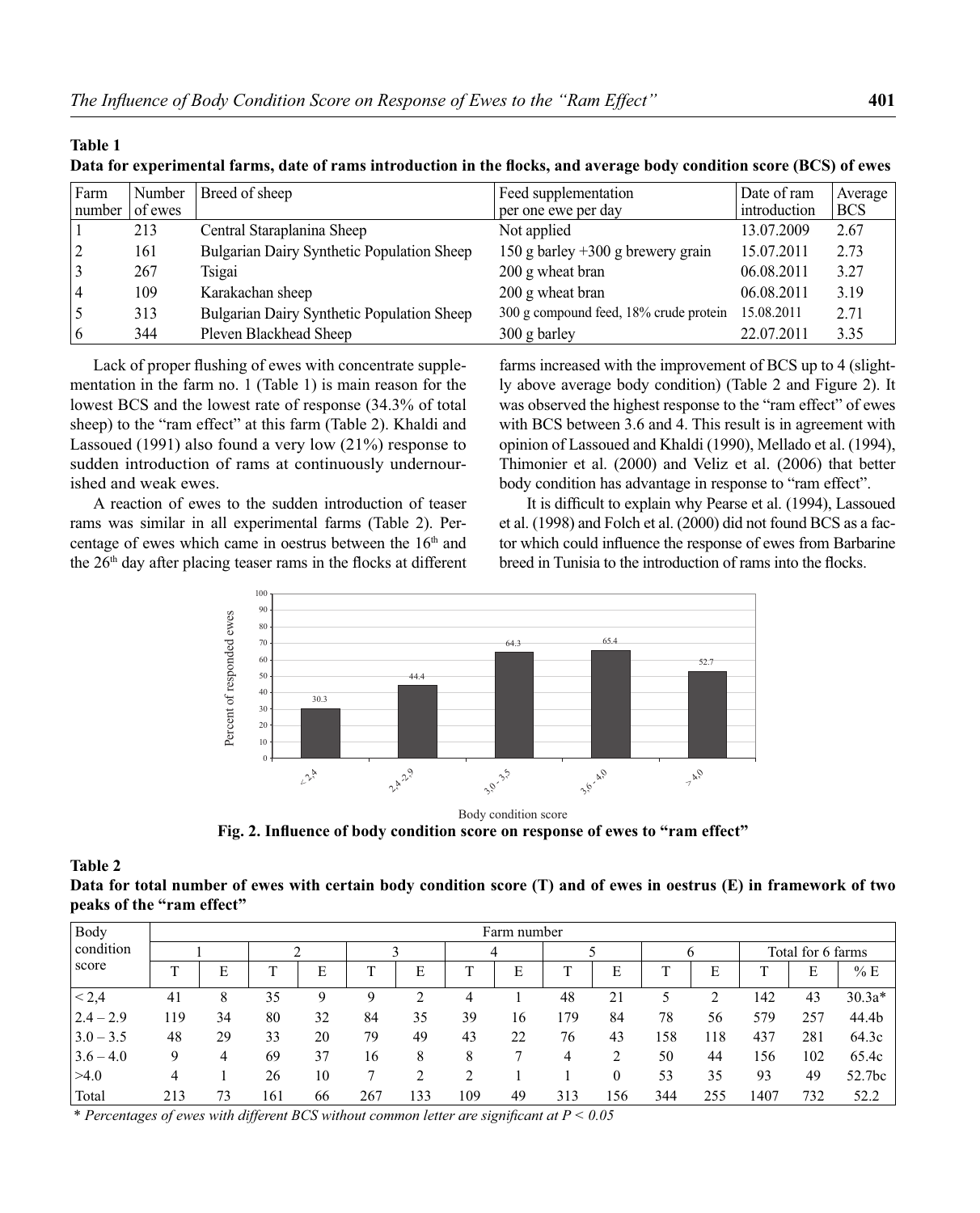

Days from beginning of insemination / introduction of rams

#### **Fig. 3. Dynamic of changes the percent of ewes in oestrus of total number with BCS below 3 (solid line) and above 3 (broken line)**

There was a tendency about a poor response to the "ram effect" in obese ewes with BCS over 4 (Table 2 and Figure 2).

There was a trend for a large number of ewes in oestrus with good body condition (BCS above 3) not only during the two peaks of reaction typical for the "ram effect, but also during the first 15 days after ram's introduction (Figure 3). Therefore, ewes in a good body condition are generally more active sexually.

It is well known an advantage of BCS in range of 3 to 4 in respect of ewes' fecundity (Nottle et al. 1990; Vinoles, 2003; Martin & Kadokawa, 2006; Scaramuzzi et al., 2006; Vologirov et al., 2009). However there isn't certain data in the literature for the influence of BCS on response of ewes to introduction of rams into the flock. This study with a large number of ewes from five different breeds shows clearly, that a higher percentage of ewes came in oestrus between  $16<sup>th</sup>$  to 26th days after sudden introduction of rams, which were previously isolated for a certain period from the ewes.

## **Conclusions**

On the basis of extensive study included 1407 ewes with body condition score varying from 1.9 to 4.6 (according to 5 scores system) it was found that the improvement of body condition score (BCS) of ewes up to 4.0 increased significantly the percentage of ewe's response to the "ram" effect". It is possible to maximize synchronization of oestrus of sheep by sudden introduction of the rams with adjusting body condition score of sheep at 3 to 4. Synchronisation of oestrus of ewes by properly applying of the "ram effect" is effective, easy, cheap, clean, and ethic method, which merit application to the management of sheep in commercial farm.

### **References**

- **Agresti, A.,** 2007. An Introduction to Categorical Data Analysis. *Jon Wiley and sons Inc. (Wiley-interscience),* Hobouen, New Jersey, USA
- **Chemineau, P., M. T. Pellicer-Rubio, N. Lassoued, G. Khaldi and D. Monniaux,** 2006**.** Male-induced short oestrous and ovarian cycle sheep and goats: a working hypothesis. *Reproduction Nutrition Development*, **46:** 417–429*.*
- **Folch, J., N. Lassoued, G. Khaldi, E. Hanocq, L. Bodin, J. J. Jurado, P. Chemineau,** 2000. Plasticity of sheep and goat reproduction in the Mediterranean basin.Livestock production and climatic uncertainty in the Mediterranean. *Proceedings of the joint ANPA-EAAP-CIHEAM-FAO symposium, Agadir, Morocco, 22*–*24 October 1998.* EAAP Publication No. 94 Wangenigen Pres., pp. 237–245.
- **Khaldi, G. and N. Lassoued,** 1991. lnteractions nutrition-reproduction chez les petits ruminants en milieu mediterraneen. Proc. international Symposium on Nuclear and Related Techniques in Animal Production and Health. AIEA/ FAO, 15-19 April, Vienna, pp. 379–390.
- **Korjonen, L.,** 1997. Baggeffekten vid initiering och synkronisering av brunst hos tacka: foerdjupningsarbete. [The ram effect in initiation and synchronization of oestrus in the ewe]. Monograph, SLU, Uppsala, Sweden. Institutionen för Obstetrik och Gynekologi.
- Lassoued, N., 1998. Induction de l'ovulation par "effet belier" chez les brebis de race Barbarine en anestrus saisonner. Mecanismes impliques dans l'existence du cicle ovulatiore de courte duree.